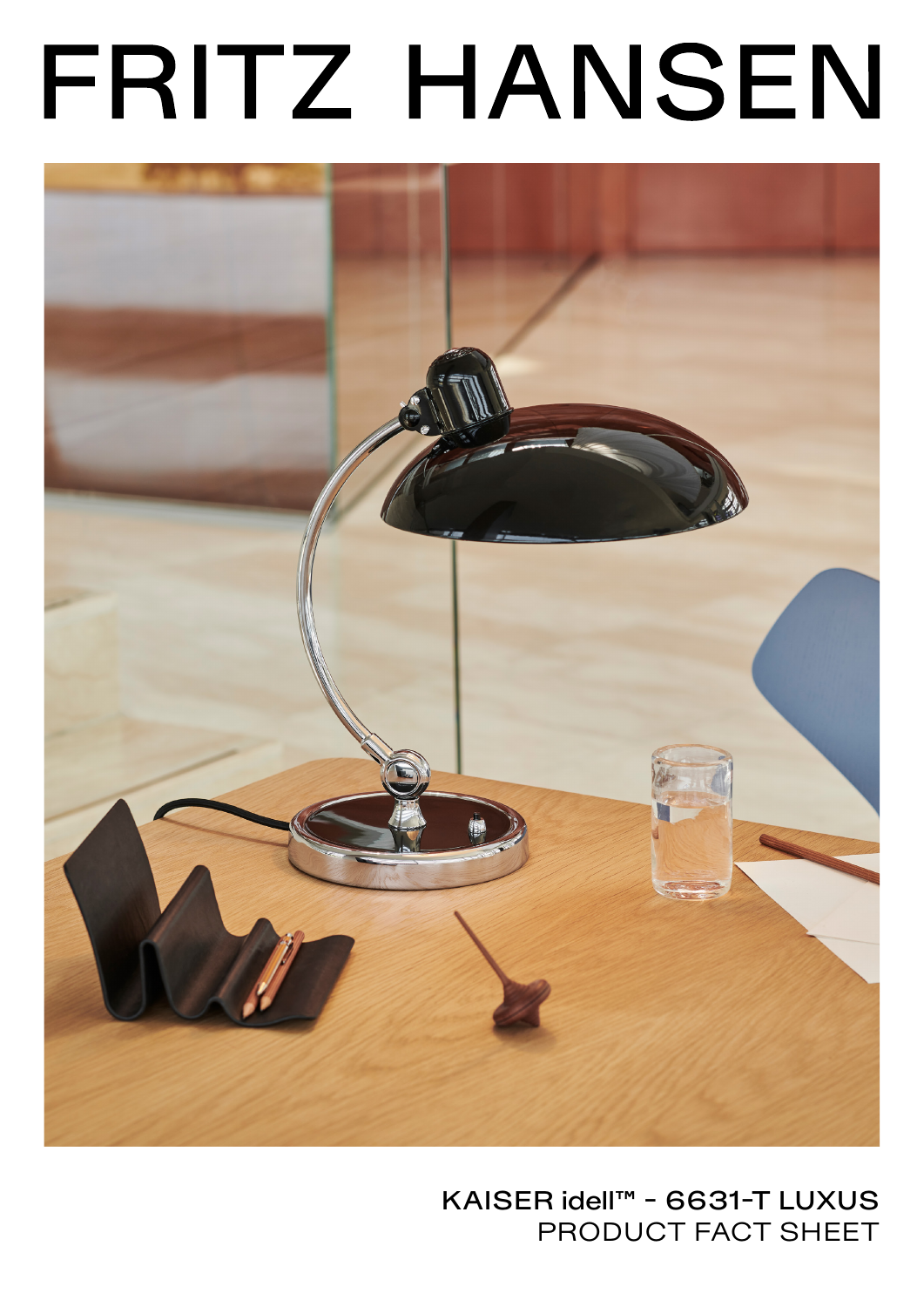## KAISER idell™ - 6631-T LUXUS

The renowned KAISER idell™ lamp series is characterised by Christian Dell's ability to create elegant design with basic geometric hallmarks of modernism: shapes like the sphere, circle and cylinder. Today, the KAISER idell is widely recognised as a symbol of noble Bauhaus design, exquisite choice of material, and precise engineering.

#### **PRODUCT TYPE** Table lamp

### **ENVIRONMENT**

Indoor

#### **DESIGNER/ YEAR OF DESIGN**

Christian Dell, 1931

#### **DESIGNER**

Christian Dell (1893-1974 ) developed a highly innovative and pioneering style of design while leading the metal workshop at the Bauhaus from 1922-1925. In 1926, Dell began sketching lamps that would change design history. His 6631 Luxus appeared for the first time in a 1936 catalogue and soon became the undisputed top model of the KAISER idell™ series.

#### **MODELS**

6631-T Luxus

#### **MATERIAL**

Shade/Base: Steel (High-gloss or Matt) Elements: Chrome-plated brass or polished brass (untreated)

#### **COLOURS**

White (High-gloss w. chrome elements) Black (High-gloss w. chrome elements) Matt Black (Matt w. chrome elements) Matt Black (Matt w. brass elements) Dark Green (High-gloss w. chrome elements) Ruby Red (High-gloss w. chrome elements) Easy Grey (Matt w. brass elements)



**FEATURES** Tiltable

#### **PRODUCTION PROCESS**

The lamp is made in steel and brass. The shade/base has a powder coated/wet painted varnished high-gloss/matt finish. The chrome-plated lamp elements consist of silversoldered and hand-polished brass and the brass elements consist of untreated brass. The top of the swivel joint is embossed with "ORIGINAL KAISER-idell".

**CERTIFICATIONS AND DECLARATIONS** CB, CE

#### **LAMP RATING AND SPECIFICATIONS**

Voltage: 230V Frequency: 50-60 Hz IP Rating: IP20 Isolation class: Class II Bulp included: No

#### **COUNTRY OF ORIGIN**

Latvia (Matt Black (brass) & Easy Grey) China (All other colours)

**PRE-ASSEMBLED**

Yes

#### **CLEANING AND CARE**

Wipe off dust with dry soft cloth. Remove stains with soft cloth dampened in lukewarm water added a mild detergent. Do not use detergents containing abrasives or solvents.

The untreated brass part will start to patinate when it is being exposed to carbon dioxide and other substances, which will result in differences in colour and surface. This is part of the product's unique look but can be polished away.

#### **PACKAGING**

The lamp is covered with a plastic bag and shipped in a cardboard box. Cardboard is used as protection inside the box. All packaging material can be recycled.

**WARRANTY**

2 years

**RELETATED PRODUCTS** KAISER idell™ - 6631-P (pendant)